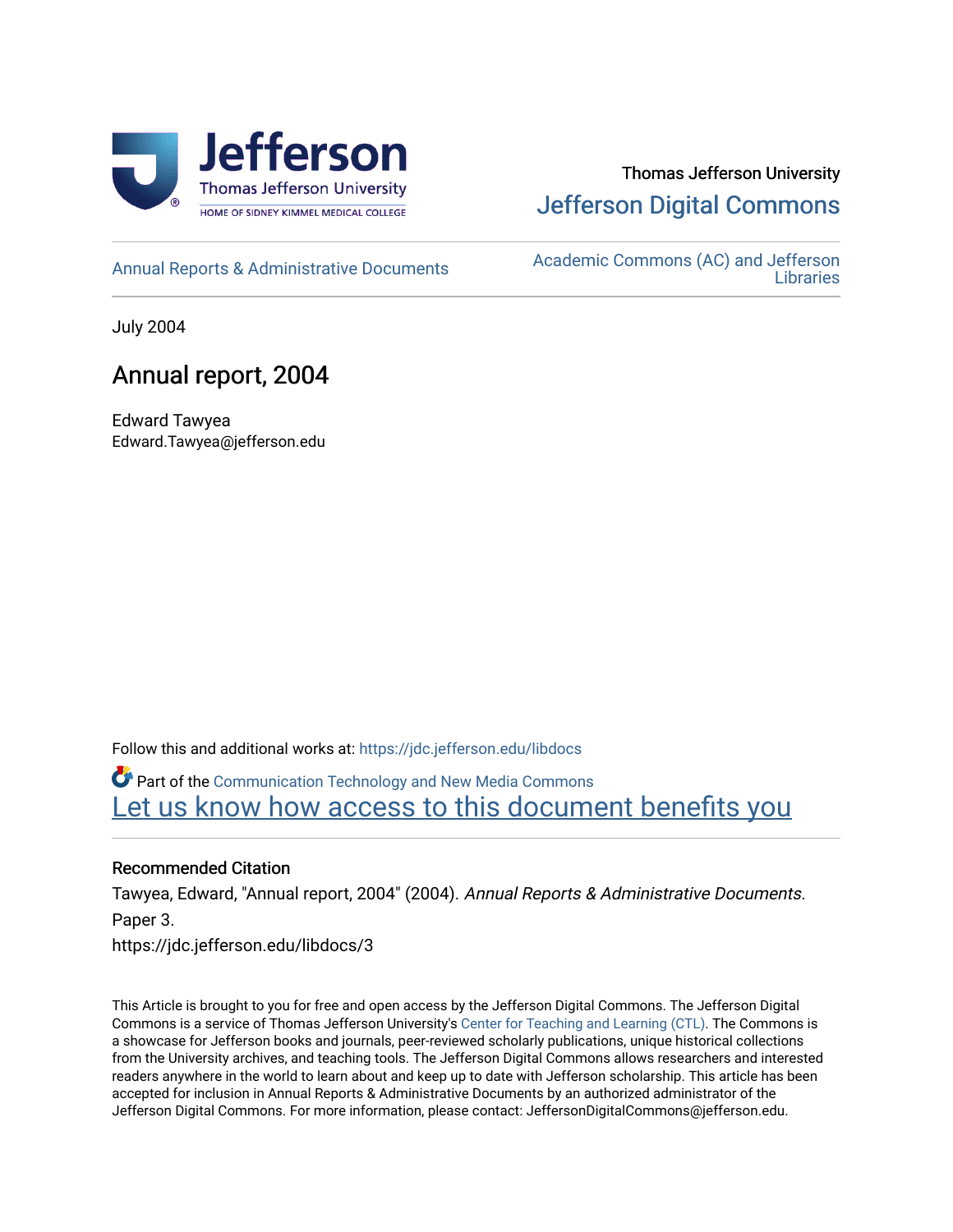# *Academic and Instructional Support and Resources*

# **Introduction**

During the year a process of analysis and self reflection by staff and approval by the deans of the three colleges resulted in a new name and mission statement for AISR. From Academic Information Services and Research, we became Academic and Instructional Support and Resources (AISR) with the mission:

… to strengthen the educational, research and clinical activities of the Jefferson community by:

- providing knowledge-based information
- developing instructional technologies and con tent
- providing leadership in scholarly communications and publishing
- managing the University's learning infrastructure and facilities
- integrating learning resources into our educational programs

*From Academic Information Services and Research, we became Academic and Instructional Support and Resources (AISR)...*

To accomplish this mission AISR staff provides consultation, instruction, preservation, production and biomedical communication.

This mission better reflects the unique challenges which AISR is meeting for the University today.

Among the major activities during the year were the following:

• Providing support for the new first-year JMC curriculum, MP21. This included planning, teaching and staff support within the small group structure of that program.

• Planning for the creation of a new clinical skills and simulation center at 833 Chestnut St. and the implementation of a digital video recording system to support it.

• Garnering support from the three colleges and the President for more regular funding to support student library services, such as public computers, printers, etc.

• Providing major teaching support for the JMC Faculty Development program through teaching and software development.

- Analyzing the use of JEFFLINE, seeking user feedback through focus groups, and transitioning that system to a new, more powerful interface.
- Continuing to develop commercially-viable educational software which enhances the image of the University and generates revenue for both faculty and the university.
- Continuing to build a strong collection of simulation and anatomical models and interactive soft ware and other learning resources to assist faculty in teaching and students in their learning.

Two very serious challenges continue to persist for AISR:

First is the escalating cost of the medical literature. As has been the trend for well over a decade, the cost of journals continues to rise at a rate far in excess of the consumer price index. The anticipated increase in 2005 is expected to be more than 10%. AISR continues to educate TJU faculty about this crisis in publishing and encourages them to take control of their publishing and pressure the publishers to adopt an 'open access' model which would control these costs globally.

Second, space continues to present a very serious problem for the library. Despite now having more than 1,300 journals available in electronic format, the print collection continues to grow, and the library is at full capacity already. At the same time, student expectations for the library are changing. Jefferson students, who mainly come from dynamic undergraduate institutions, expect the library to provide more space for small group interaction, relaxation and technology.

# **Scott Memorial Library**

The University Library Committee met three times during the year. Under the chairmanship of Dr. Ike Eisenlohr, the Committee provided support and advice during a budget crisis at the beginning of the fiscal year and sound advice at the end of the fiscal year regarding the selection and marketing of new journals, books and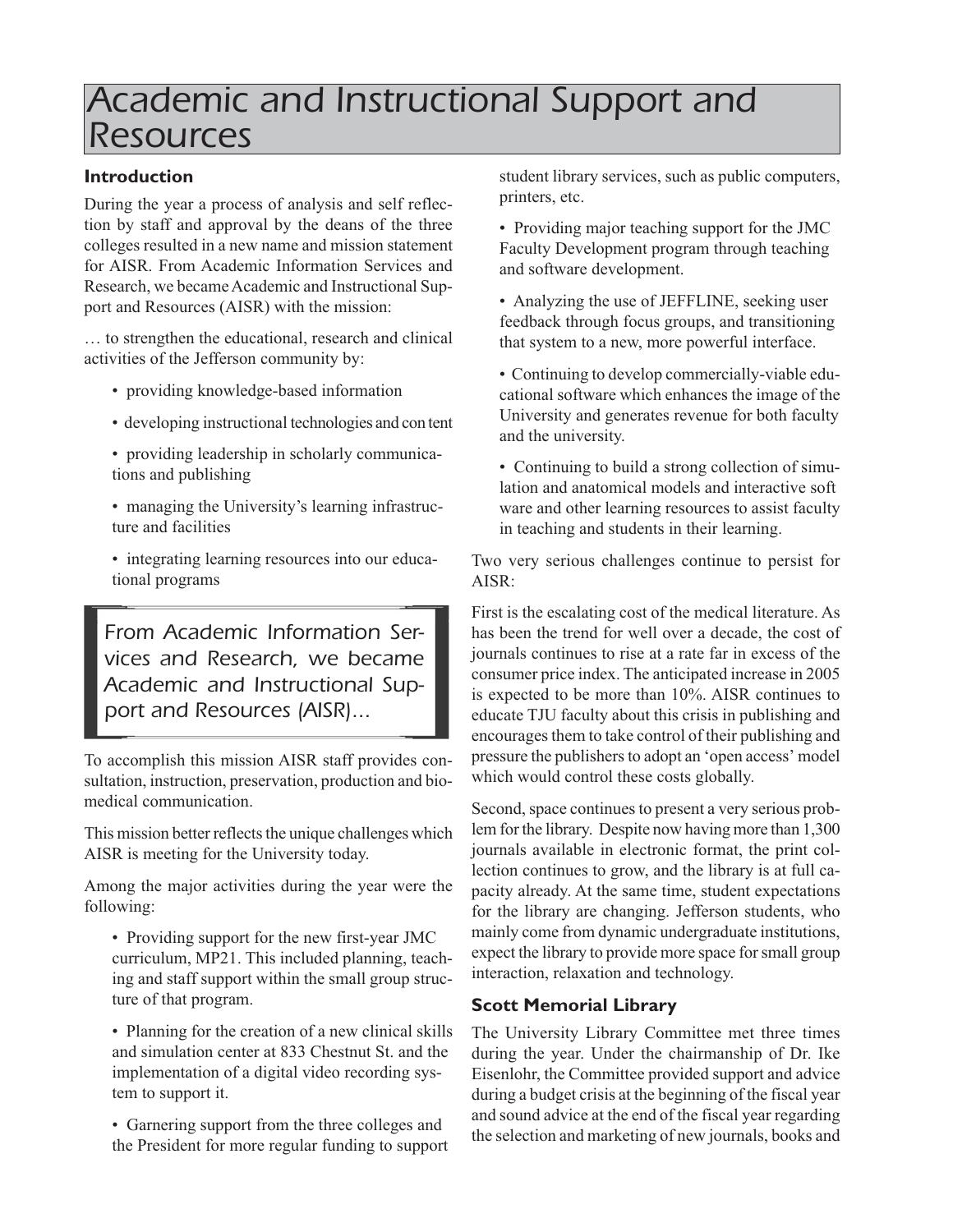databases. The Library maintains relationships with the hospital librarians at several sites in the region that host JMC students for their clinical rotations. Their libraries play an important role in providing computers, JEFFLINE access, local print collections and information services for our students. An annual Affiliates Meeting was hosted in February. Vice Dean Callahan welcomed the visitors and attended part of the meeting.

Use of the library facility increased significantly over recent years. This may partly be due to the information seeking needs of medical students in the MP21 curriculum. Although the library's design does not allow for a metered gate, several statistics are evidence of this change. The number of reference and directional questions answered by staff increased by 19% to 52,311. And, the number of laser prints made by users tripled to more than 208,000. Circulation of library materials, which had been declining in recent years due to the availability of electronic resources, appears to be stable at about 101,000 items. The following chart shows external circulation by user group:

| Group        | <b>Circulation</b> | Percent |
|--------------|--------------------|---------|
| <b>JMC</b>   | 8,085              | 38%     |
| <b>JCHP</b>  | 5,272              | 25%     |
| <b>JCGS</b>  | 1,423              | $7\%$   |
| Corporate    | 801                | 4%      |
| <b>TJUH</b>  | 4,492              | 21%     |
| Members      | 1,392              | 6%      |
| <b>Total</b> | 21,464             |         |

One trend is of concern. The amount of material borrowed under the interlibrary loan service increased by 7% for journal articles and books, while the number of items the Scott Library was able to fill for other libraries declined by 12% for journal articles and 31% for books. This would suggest that the library has fewer of the journals and books required by our researchers and students. Although the Library does not purchase journals and books to satisfy the interlibrary loan activities of other libraries, the dramatic decline in loaning also results in a dramatic reduction in revenue. Libraries charge each other, on average, about \$11 per item loaned/borrowed.

Budgetary restrictions have resulted in a decline in the scope and size of the journals and books the library can

purchase. As a cost savings measure the Library cancelled the Web of Science, a major research database. Approximately 80 journals were cancelled or ceased publication during the year. The number of current subscriptions declined 4% to 1,872. Despite this, the Library was able to increase the number of titles available in electronic format to 1,335. By year's end 265 new e-journals and 36 new e-books were added.

## **University Archives and Special Collections**

The University Archives and Special Collections grew during the year with the addition of several important items:

- Sixty important rare books were received as a gift of Dr. Serge Duckett, some dating to the 18th century.
- The papers of President Brucker were transferred to the Archives.
- Thirty boxes of archival materials were transferred from the Cardeza Foundation.

Three exhibits were mounted by AISR during the year: one celebrating the 50th anniversary of the first heartlung machine, one on African American graduates of JMC, and an exhibit of very large format photographs related to the current NASA Mars program. As part of that, an exhibit on JMC graduate James Bagian was prepared.

# **JEFFLINE**

AISR relaeased a new interface for JEFFLINE at the end of the fiscal year. This represents the culmination of a lengthy process which included user surveys, focus groups and research of other library sites. Use of JEFFLINE increased dramatically for several specialty sections of JEFFLINE. Formerly called JEFFLINE Communities, under the new interface these are labeled "My JEFFLINE." These sections provide special services, more direct links to resources, or a place to publish unique materials for the population served.

Of particular note is the increased use in two sections. TJUH Nurses made 46% (14,174 uses) more use of their section, and the use for the Methodist Hospital section increased by 100% (53,916 uses).

There were more than 250,000 uses of JEFFLINE databases, a 13% increase over the previous year. Taken individually the following saw increased use:

MD Consult: 39% Micromedex: 25%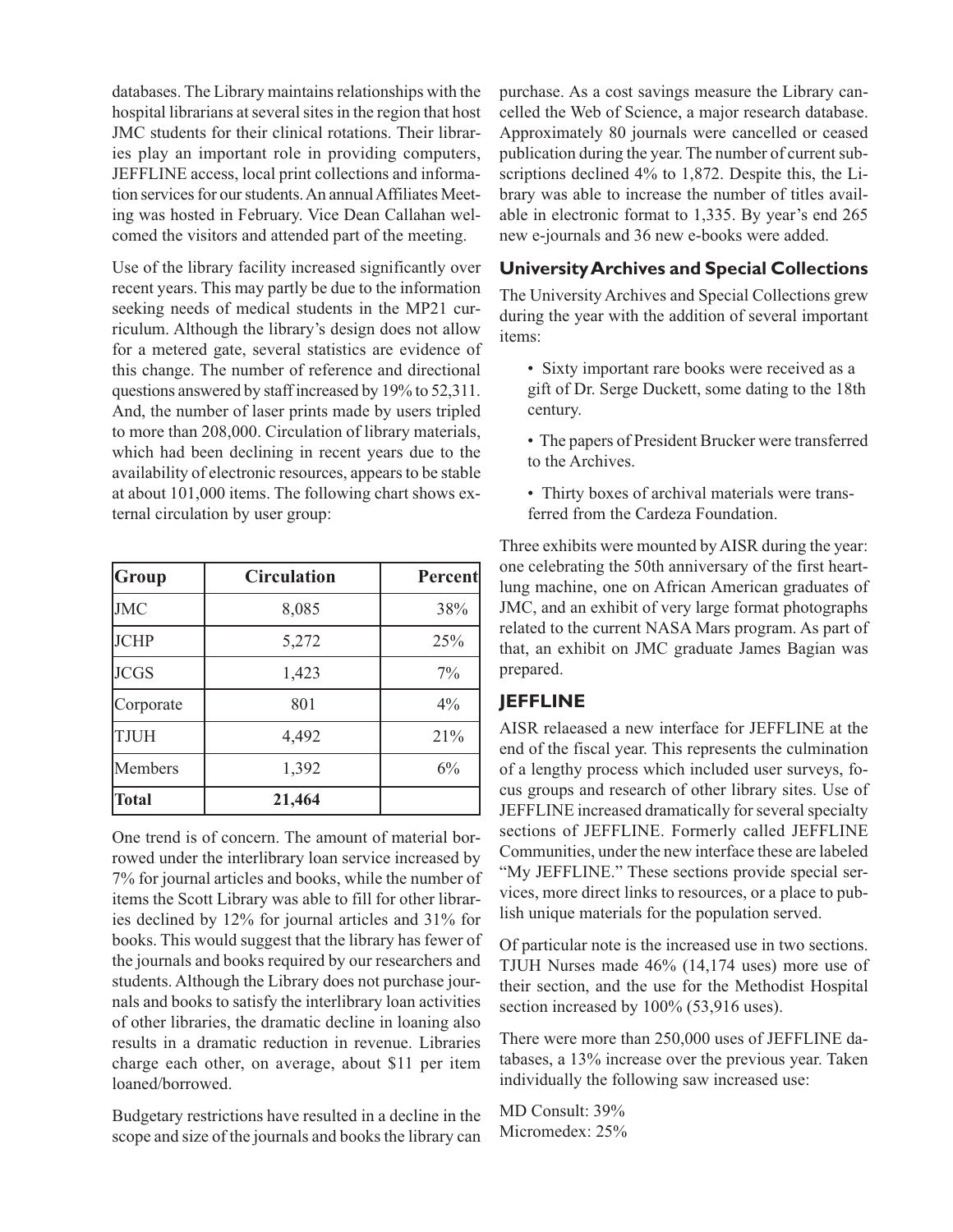Ovid: 10% Stat!Ref (e-books): 73% Harrison's: 15%

## **Learning Resources**

The Learning Resources division of AISR manages the Scott and Edison Learning Resources centers and the Simulation Center, supports the Clinical Skills Center, and has general oversight for the teaching and study spaces on campus. The Learning Resources staff provided support and assistance for moving the Clinical Skills and Simulation Centers to 833 Chestnut St. Staff of the LRC, Education Services and Medical Media Services divisions provided expertise and recommendation for the design of the educational spaces, the acquisition and implementation of the clinical skill software support suite, and the computer networking and audio visual systems.

Several important changes to the learning infrastructure were planned and underway by year's end:

- A major upgrading of the computer network wiring within the Scott and Edison LRC's, Edison student lounge and Jefferson Alumni Hall public areas.
- Deployment of over 100 new computers within the Scott and Edison LRC's, Edison student lounge, Jefferson Alumni Hall student lounge, and adjacent to the escalators on the first floor of Alumni Hall.
- Creating more and better group study areas within the Scott LRC. This includes the upgrading of three small group rooms with new technology and furniture.
- Purchasing more computer projectors and other audiovisual equipment for faculty to check out.

AISR also purchased new clinical simulation and anatomical models to support teaching clinical skills, such as: central line simulators, a lumbar puncture simulator, and naso-grastric tube simulators.

The use of LRC collections increased by 40% to 8,230, and the number of uses of lab computers increased by 69% to 91,238. Part of this increase, however must be attributed to a new system of capturing lab usage data.

### **Medical Media Services**

The year was characterized by an almost universal shift to digital technology for teaching, image acquisition and processing, preparation of material for publication and the creation of scientific and poster presentations. This shift necessitated many hours of consulting services by MMS staff to faculty and staff. Many faculty members switched to digital cameras for their microscopes and other lab equipment and often relied on MMS staff to help them resolve hardware and software issues.

Although the total number of work orders completed decreased from 5,487 to 5,056, this can be attributed mainly to the use of digital technologies for presentation mentioned above. The decline was mainly in photography and slide imaging. Overall, the Graphics and Medical Illustration division was very active with the following increases:

Medical Illustrations: 53% Graphic Design: 39% Multimedia Design: 150%

The number of video and audio recording hours increased by 38% to 514. The Video division was involved with the implementation of the Objective Structured Clinical Exam (OSCE) for JMC students. Over a period of 18 days, the staff videotaped the interaction of medical students with standardized students in the Clinical Skills Center. Staff also played the lead role in planning for the shift to a totally digital, software systems approach to recording student interactions in the new Clinical Skills Center at 833 Chestnut St. This integrated system will be implemented in the fall of 2004.

The Audiovisual-Classroom Support division saw a 17% increase in the use of video projectors and laptop computers. There were also 32 separate uses of the Audience Response System which was purchased several years ago. This is a 73% increase over the previous year.

MMS continued to push to create more lecture halls that are permanently equipped with computer and other projection systems. During the year it planned and implemented the installation of such equipment in 207, 307 and 407 lecture halls in Jefferson Alumni Hall. The response of faculty teaching in those spaces has been very positive. MMS staff also participated in plans to renovate classrooms on the second floor of the College and Curtis buildings.

### **Education Services**

AISR Education services staff managed a number of major projects during the year. Among these: